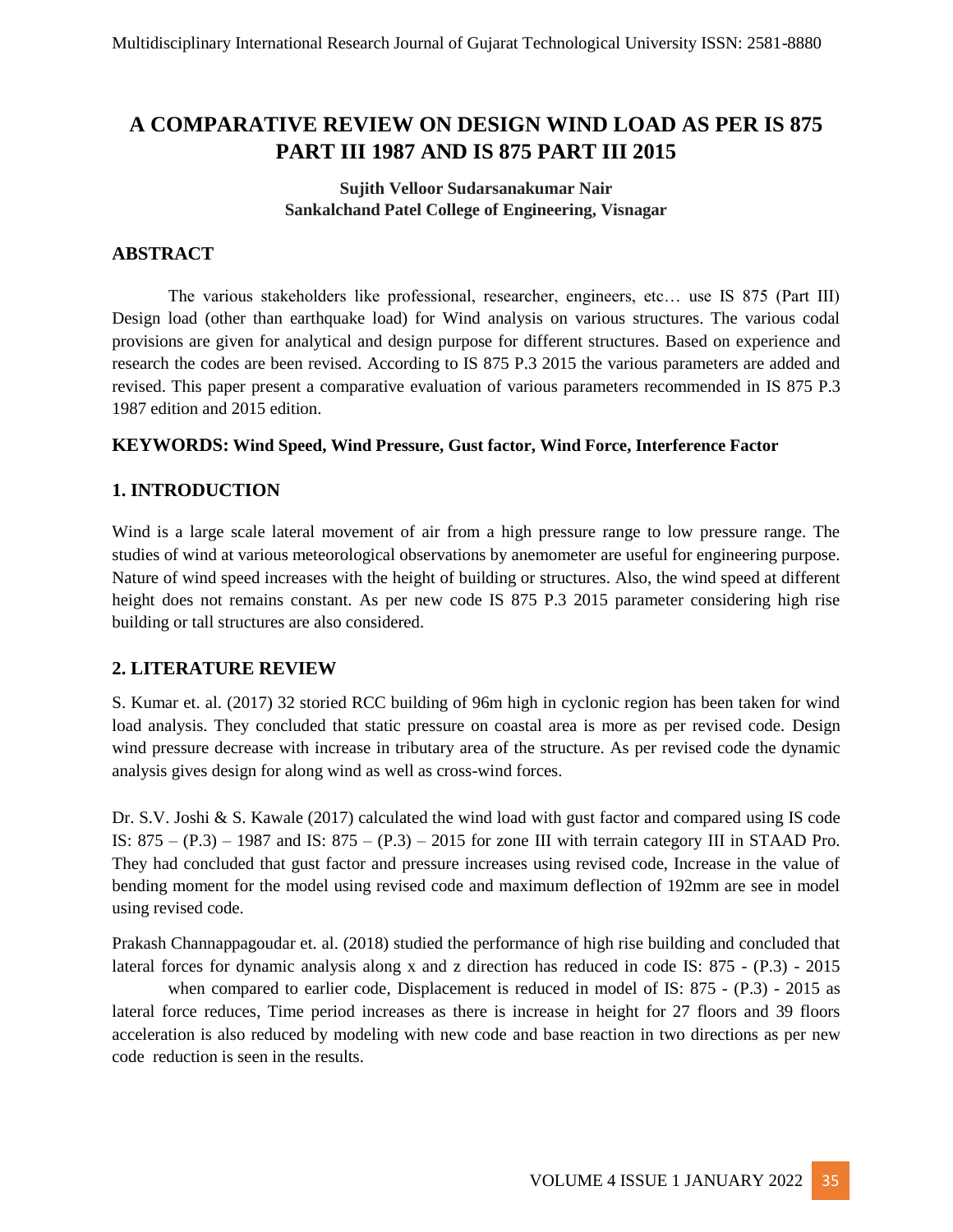H M Sreenidhi et. al. (2019) studied G+17 building for wind analysis and concluded that Gust factor, Lateral forces, Intensity, Displacement and Storey Drift at the top most storey has increased for IS: 875 (P.3) edition 2015 as compared to edition 1987.

### **3. OBJECTIVE**

- 1. To review the codal provision clause in IS 875 P.3 1987 edition and 2015 edition.
- 2. To understand the difference in edition 1987 and edition 2015 code in a quick and simpler way.
- 3. To study the parameters with modeling a  $G+10$  building using staad pro.

### **4. METHODOLOGY**

The present study focus on the revised clauses for wind load calculation according to IS 875 P.3 2015 edition

- 1. Check for static method and dynamic method using clause 9.1 of IS: 875 P.3 2015
	- (a) Closed structure buildings with a height to minimum lateral dimension ratio are as follows:

Table: 1 Height to minimum lateral dimension ratio

| static  |  |
|---------|--|
| dynamic |  |

(b) Natural frequency for a Structural Building in the  $1<sup>st</sup>$  mode are as follows: Table: 2 Natural Frequency in the 1<sup>st</sup> mode

| static  | $>1.0$ Hz  |
|---------|------------|
| dynamic | $< 1.0$ Hz |

- 2. Design Wind Speed (V z).
- 3. Design Wind Pressure (P z).
- 4. Design Wind Load (F)

# **5. DETAIL OF PRESENT STUDY**

#### **5.1 Comparison of important parameter IS 875 (Part III) in edition 1987 and edition 2015**

| Sr.            | <b>Parameter</b> | IS 875 (Part III) 1987              | IS 875 (Part III) 2015                             |
|----------------|------------------|-------------------------------------|----------------------------------------------------|
| N <sub>o</sub> |                  |                                     |                                                    |
|                | The design       | $V_{z} = V_{b} k_{1} k_{2} k_{3}$   | $V_{z} = V_{b} k_{1} k_{2} k_{3} k_{4}$            |
|                | wind speed       |                                     |                                                    |
|                | $(V_2)$          | $k_1$ risk factor                   | $k_1$ risk factor [based on clause 6.3.1]          |
|                |                  | $k_2$ size factor                   | $k_2$ size factor [based on clause 6.3.2]          |
|                |                  | $k_3$ topography factor             | k <sub>3</sub> topography factor [based on clause] |
|                |                  | $Vb$ basic wind speed at any height | 6.3.3]                                             |
|                |                  | (m/s)                               | $k_4$ importance factor for the cyclonic           |
|                |                  |                                     | region [based on clause 6.3.4]                     |
|                |                  |                                     | $V_b$ basic wind speed at any height (m/s)         |
|                |                  |                                     |                                                    |
|                |                  |                                     | Values of importance factor for the                |
|                |                  |                                     | cyclonic region are given below:                   |

Table: 3 Comparisons of Different Parameters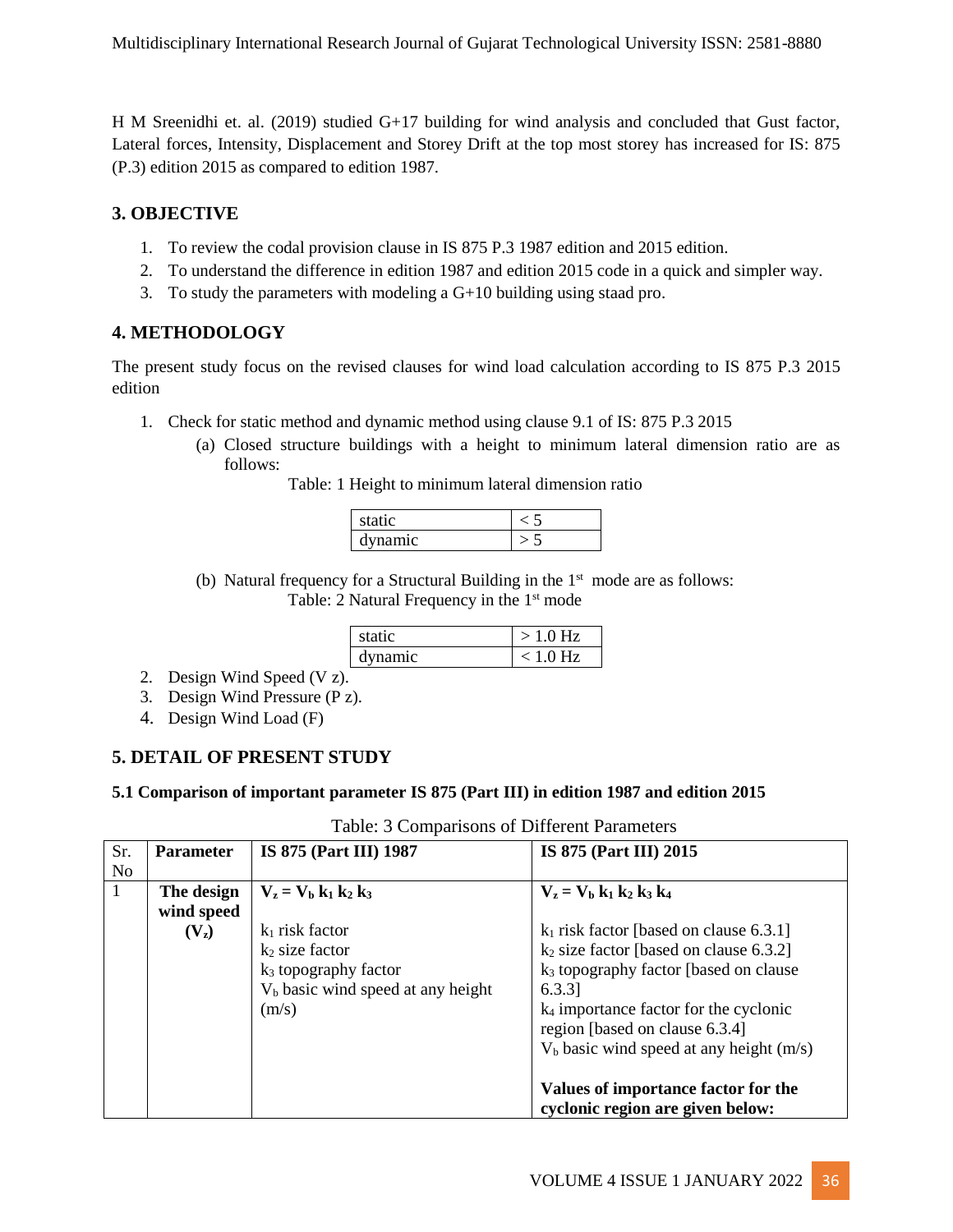|                |                                             |                                                                                                                                                                                                                                                                                                           |              |        |                                                                                                                                                                                                                                                                                                           | [Emergency services structures $k_4 = 1.30$ ]<br>[Industrial structures $k_4 = 1.15$ ]<br>[Other structures $k_4 = 1.00$ ] |        |        |  |
|----------------|---------------------------------------------|-----------------------------------------------------------------------------------------------------------------------------------------------------------------------------------------------------------------------------------------------------------------------------------------------------------|--------------|--------|-----------------------------------------------------------------------------------------------------------------------------------------------------------------------------------------------------------------------------------------------------------------------------------------------------------|----------------------------------------------------------------------------------------------------------------------------|--------|--------|--|
| $\overline{2}$ | <b>Probability</b><br>factor $k_1$<br>(risk | $k_1 = \frac{X_N}{X_{\text{F0}}} \cdot \frac{P}{0.63} = \frac{A-B [\ln{\left(-\frac{1}{N} \ln{(1-P_N)}\right)}]}{A+4 B}$                                                                                                                                                                                  |              |        | $k_1 = \frac{X_N}{X_{F0}} \cdot \frac{P}{0.63} = \frac{A-B [\ln{\left(-\frac{1}{N} \ln{(1-P_N)}\right)}]}{A + 4 R}$                                                                                                                                                                                       |                                                                                                                            |        |        |  |
|                | coefficient)                                | N Expected Average design life of the<br>structure (in Year)<br>$P_N$ risk level (in N year consecutive)<br>$X_N$ , P wind speed at extreme for<br>N and $P_N$<br>$X_{50}$ , 0.63 wind speed at extreme for<br>N 50 year and $P_N$ 0.63<br>Basic wind speed for A & B at<br>different zone are as follows |              |        | N Expected Average design life of the<br>structure (in Year)<br>$P_N$ risk level (in N year consecutive)<br>$X_N$ , P wind speed at extreme for<br>N and $P_N$<br>$X_{50}$ , 0.63 wind speed at extreme for<br>N 50 year and $P_N$ 0.63<br>Basic wind speed for A & B at<br>different zone are as follows |                                                                                                                            |        |        |  |
|                |                                             | Zone                                                                                                                                                                                                                                                                                                      | $\mathbf{A}$ | B      |                                                                                                                                                                                                                                                                                                           | Zone                                                                                                                       | A(m/s) | B(m/s) |  |
|                |                                             |                                                                                                                                                                                                                                                                                                           | (kmph)       | (kmph) |                                                                                                                                                                                                                                                                                                           | $33 \text{ m/s}$                                                                                                           | 23.1   | 2.6    |  |
|                |                                             | $33 \text{ m/s}$                                                                                                                                                                                                                                                                                          | 33.2         | 9.2    |                                                                                                                                                                                                                                                                                                           | $39 \text{ m/s}$                                                                                                           | 23.3   | 3.9    |  |
|                |                                             | $39 \text{ m/s}$                                                                                                                                                                                                                                                                                          | 84.0         | 14.0   |                                                                                                                                                                                                                                                                                                           | $44 \text{ m/s}$                                                                                                           | 24.4   | 5.0    |  |
|                |                                             | $44 \text{ m/s}$                                                                                                                                                                                                                                                                                          | 88.0         | 18.0   |                                                                                                                                                                                                                                                                                                           | $47 \text{ m/s}$                                                                                                           | 24.4   | 5.7    |  |
|                |                                             | $47 \text{ m/s}$                                                                                                                                                                                                                                                                                          | 88.0         | 20.5   |                                                                                                                                                                                                                                                                                                           | $50 \text{ m/s}$                                                                                                           | 24.7   | 6.3    |  |
|                |                                             | $50 \text{ m/s}$                                                                                                                                                                                                                                                                                          | 88.8         | 22.8   |                                                                                                                                                                                                                                                                                                           | $55 \text{ m/s}$                                                                                                           | 25.2   | 7.6    |  |
|                |                                             | $55 \text{ m/s}$                                                                                                                                                                                                                                                                                          | 90.8         | 27.3   |                                                                                                                                                                                                                                                                                                           |                                                                                                                            |        |        |  |
| 3              | Terrain,                                    | Factor changes with height of                                                                                                                                                                                                                                                                             |              |        |                                                                                                                                                                                                                                                                                                           | Factor changes with height of structure and                                                                                |        |        |  |
|                | height and                                  | structure and terrain category $(1, 2, 3)$                                                                                                                                                                                                                                                                |              |        |                                                                                                                                                                                                                                                                                                           | terrain category $(1, 2, 3 \text{ and } 4)$                                                                                |        |        |  |
|                | structure                                   | and 4) and also Class of structure                                                                                                                                                                                                                                                                        |              |        |                                                                                                                                                                                                                                                                                                           |                                                                                                                            |        |        |  |
|                | size factor                                 | (Class A, Class B or Class C)                                                                                                                                                                                                                                                                             |              |        |                                                                                                                                                                                                                                                                                                           |                                                                                                                            |        |        |  |
|                | $k_2$                                       |                                                                                                                                                                                                                                                                                                           |              |        |                                                                                                                                                                                                                                                                                                           |                                                                                                                            |        |        |  |
| $\overline{4}$ | <b>Hourly</b><br><b>Mean Wind</b>           | --- Not considered ---                                                                                                                                                                                                                                                                                    |              |        |                                                                                                                                                                                                                                                                                                           | $\tilde{V}_{Z,H} = k_{2,i} V_b$                                                                                            |        |        |  |
|                | speed                                       |                                                                                                                                                                                                                                                                                                           |              |        | $k_{z,i}$ hourly mean wind speed<br>factor for terrain category 1                                                                                                                                                                                                                                         |                                                                                                                            |        |        |  |
|                |                                             |                                                                                                                                                                                                                                                                                                           |              |        | $k_{z,i} = 0.1423 [\ln(\frac{z}{z_{0,i}})] (z_{0,i})^{0.0706}$                                                                                                                                                                                                                                            |                                                                                                                            |        |        |  |
|                |                                             |                                                                                                                                                                                                                                                                                                           |              |        | Design hourly mean wind speed at height                                                                                                                                                                                                                                                                   |                                                                                                                            |        |        |  |
|                |                                             |                                                                                                                                                                                                                                                                                                           |              |        | z                                                                                                                                                                                                                                                                                                         |                                                                                                                            |        |        |  |
|                |                                             |                                                                                                                                                                                                                                                                                                           |              |        |                                                                                                                                                                                                                                                                                                           | $\tilde{V}_{Z,d} = k_{2,i} V_b k1 k3 k4$                                                                                   |        |        |  |
|                |                                             |                                                                                                                                                                                                                                                                                                           |              |        |                                                                                                                                                                                                                                                                                                           |                                                                                                                            |        |        |  |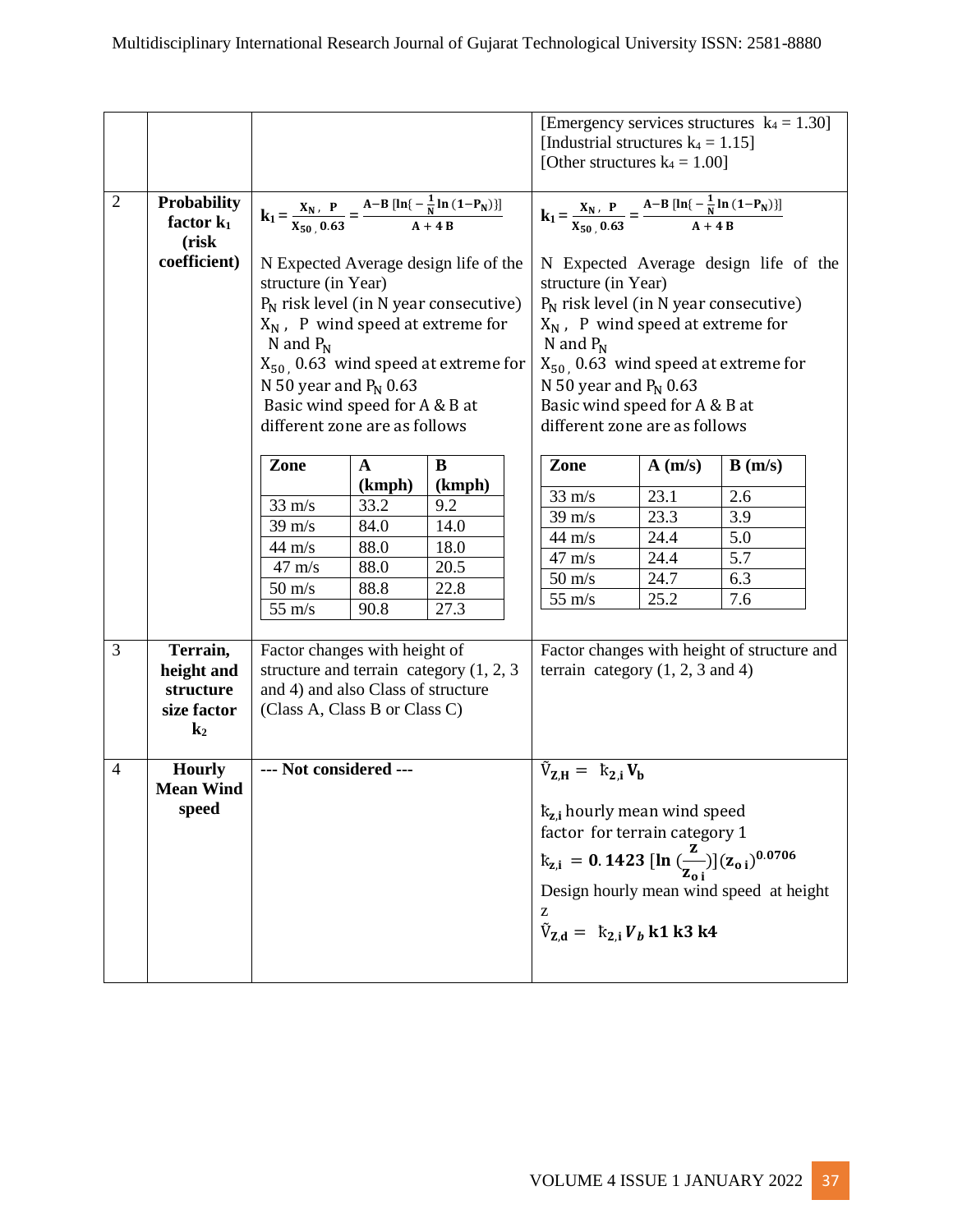| 5              | <b>Turbulence</b><br>intensity            | --- Not considered ---                                                                                                                                                                                                                                                       | The turbulence intensity variation with<br>height for different terrain category.<br><b>Terrain Category 1</b><br>$I_{z,1} = 0.3507 - 0.0535 \log_{10}(\frac{z}{z_{0.1}})$<br><b>Terrain Category 2</b><br>$I_{z,2} = I_{z,1} + \frac{1}{7}(I_{z,4} - I_{z,1})$<br>Terrain Category 3<br>$I_{z,3} = I_{z,1} + \frac{3}{7}(I_{z,4} - I_{z,1})$<br><b>Terrain Category 4</b><br>$I_{z,4} = 0.466 - 0.1358 \log_{10}(\frac{2}{Z_{0.4}})$ |
|----------------|-------------------------------------------|------------------------------------------------------------------------------------------------------------------------------------------------------------------------------------------------------------------------------------------------------------------------------|---------------------------------------------------------------------------------------------------------------------------------------------------------------------------------------------------------------------------------------------------------------------------------------------------------------------------------------------------------------------------------------------------------------------------------------|
| 6              | The design<br>wind<br>pressure<br>$(P_2)$ | $P_z = 0.6 (V_z)^2$<br>$Vz$ design wind velocity at height m/s                                                                                                                                                                                                               | The basic wind pressure<br>$P_z = 0.6 (V_z)^2$<br>$Vz$ design wind velocity at height m/s<br>The design wind pressure<br>$P_z = K_d K_a K_c P_z$<br>$K_d$ wind directionally factor [based on<br>clause $7.2.1$ ]<br>K <sub>a</sub> area averaging factor [based on clause<br>$7.2.2$ ]<br>K <sub>c</sub> combination factor [based on clause<br>$7.2.3$ ]<br>$P_z$ basic wind pressure                                               |
| $\overline{7}$ | The total<br>wind force<br>(F)            | $\mathbf{F} = \mathbf{C_f} \mathbf{A_e} \mathbf{P_z}$<br>$C_f$ force coefficient depends upon<br>shape of element plan size and wind<br>direction<br>A <sub>e</sub> effective frontal area<br>$Pz$ design wind pressure<br>Wind load<br>$F = C_f A_e P_z G$<br>G gust factor | $\mathbf{F} = \mathbf{C_f} \mathbf{A_e} \mathbf{P_z}$<br>$C_f$ force coefficient depends upon shape of<br>element plan size and wind direction<br>A <sub>e</sub> effective frontal area<br>$Pz$ design wind pressure<br>Wind load<br>$\mathbf{F} = \mathbf{C_f} \mathbf{A_e} \mathbf{P_z} \mathbf{G}$<br>G gust factor<br>$M = \sum F Z$<br>M Bending Moment along wind base                                                          |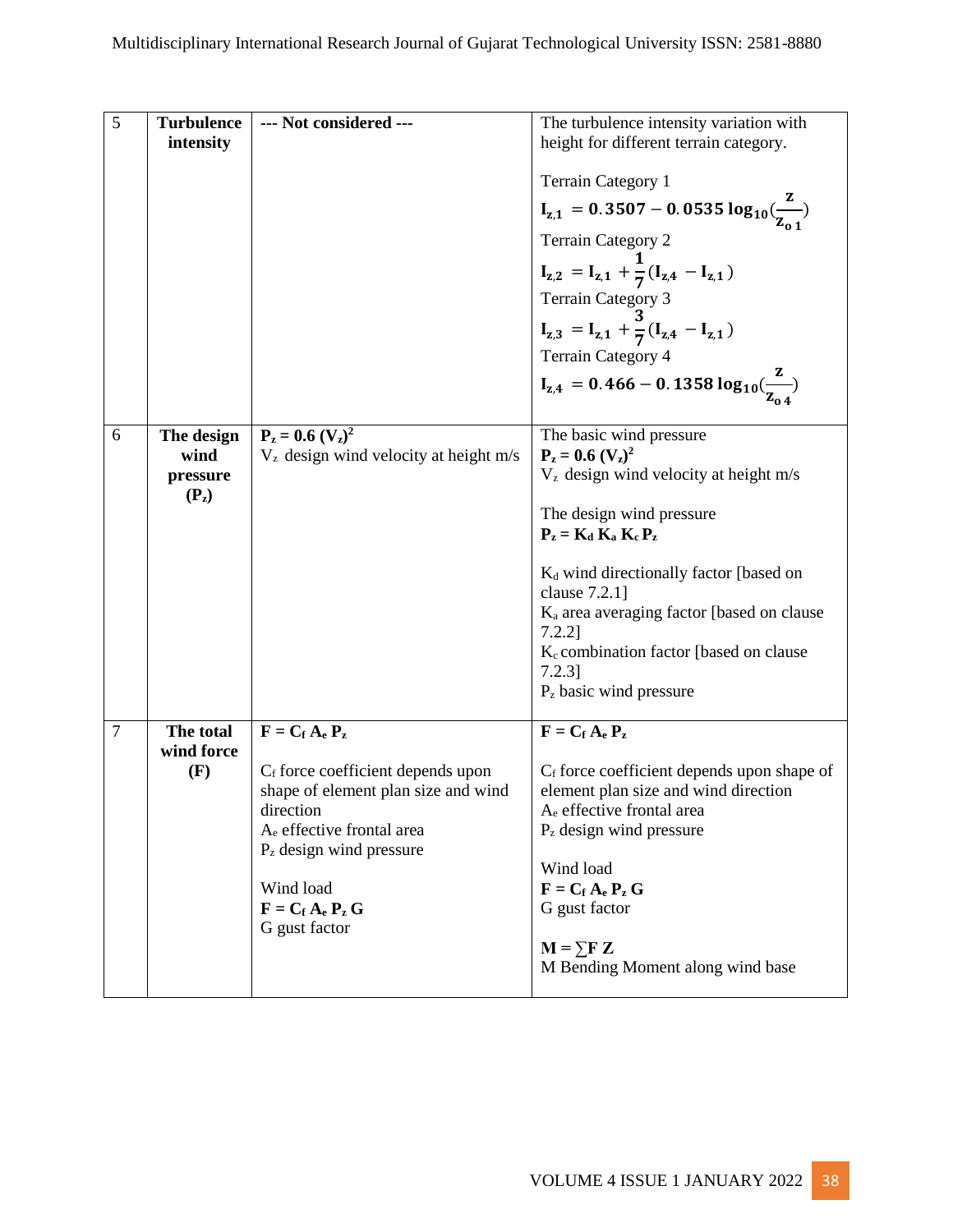| 8  | <b>Wind load</b>                                                       | $\overline{\mathbf{F}} = (\mathbf{C}_{pe} \pm \mathbf{C}_{pi}) \mathbf{A} \mathbf{P}_{d}$                                                                                                                                                                                                                                                                                                                                                                     | $\overline{\mathbf{F}} = (\mathbf{C}_{\mathbf{p}\mathbf{e}} \pm \mathbf{C}_{\mathbf{p}\mathbf{i}}) \mathbf{A} \mathbf{P}_{\mathbf{d}}$                                                                                                                                                                                                                                                                                                                                                                                                                                          |  |  |  |
|----|------------------------------------------------------------------------|---------------------------------------------------------------------------------------------------------------------------------------------------------------------------------------------------------------------------------------------------------------------------------------------------------------------------------------------------------------------------------------------------------------------------------------------------------------|---------------------------------------------------------------------------------------------------------------------------------------------------------------------------------------------------------------------------------------------------------------------------------------------------------------------------------------------------------------------------------------------------------------------------------------------------------------------------------------------------------------------------------------------------------------------------------|--|--|--|
|    | on<br>individual<br>member $(F)$                                       | $C_{pe}$ coefficient of external pressure<br>$C_{\text{pi}}$ coefficient of internal pressure<br>A Structural element surface area<br>$P_d$ wind pressure design                                                                                                                                                                                                                                                                                              | $C_{pe}$ coefficient of external pressure[base<br>d on Table: 5(values are modified)]<br>$C_{pi}$ coefficient of internal pressure[base<br>d on clause 7.3.2]<br>A Structural element surface area<br>$P_d$ wind pressure design                                                                                                                                                                                                                                                                                                                                                |  |  |  |
| 9  | Wind<br><b>Interferenc</b><br>e Factor<br>$(\mathbf{IF})$              | --- Not considered ---                                                                                                                                                                                                                                                                                                                                                                                                                                        | Interference effect studied on tall structure<br>is considered by multiplying (IF) with<br>wind load<br>$Z_1$<br>Zone<br>$Z_2$<br>$Z_3$<br>$Z_4$<br><b>IF</b><br>1.35<br>1.25<br>1.07<br>1.15                                                                                                                                                                                                                                                                                                                                                                                   |  |  |  |
| 10 | <b>Dynamic</b><br>wind<br>response<br><b>Gust factor</b><br><b>(G)</b> | $\frac{G = 1 + g f}{r \sqrt{[B (1 + \phi)^2 + SE]^{\beta}}}$<br>g f peak factor<br>r roughness factor [size of structure $\&$<br>roughness ground]<br>B background factor<br>S reduction size factor<br>E Wind stream energy at a natural<br>frequency of the structure<br>$\phi$ building height less than 75m (in<br>terrain IV) and 25m (in terrain III)<br>$\phi = 0$ (Other than above feature<br>structure)<br>$\beta$ damping coefficient of structure | $G = {1+r \over 2}$ gv <sup>2</sup> Bs $(1+g^2)$ +Hs gR <sup>2</sup> S E<br>roughness factor [2 times turbulence<br>r<br>intensity]<br>gv peak factor = 3 terrain 1 & 2<br>$=$ 4 terrain 3 & 4<br>Bs background factor [based on clause<br>10.2]<br>Hs Height factor (resonance response)<br>[based on clause 10.2]<br>gR Peak factor (resonance response)<br>[based on clause 10.2]<br>S size reduction factor [based on clause<br>10.2]<br>E spectrum of turbulence [based on clause<br>10.2]<br>$\beta$ damping coefficient of structure<br>[based on Table: 36 clause 10.2] |  |  |  |
| 11 | <b>Frequency</b><br>of vortex<br>(slender<br>structure)                | $\eta = \frac{SVd}{h}$<br>S Strouhal No.<br>Vd wind velocity design<br>b breadth of the structure                                                                                                                                                                                                                                                                                                                                                             | $fa = \frac{St \tilde{V}zH}{h}$<br>S Strouhal No. [based on clause 9.2.1]<br>VzH Mean hourly wind speed<br>b breadth of the structure                                                                                                                                                                                                                                                                                                                                                                                                                                           |  |  |  |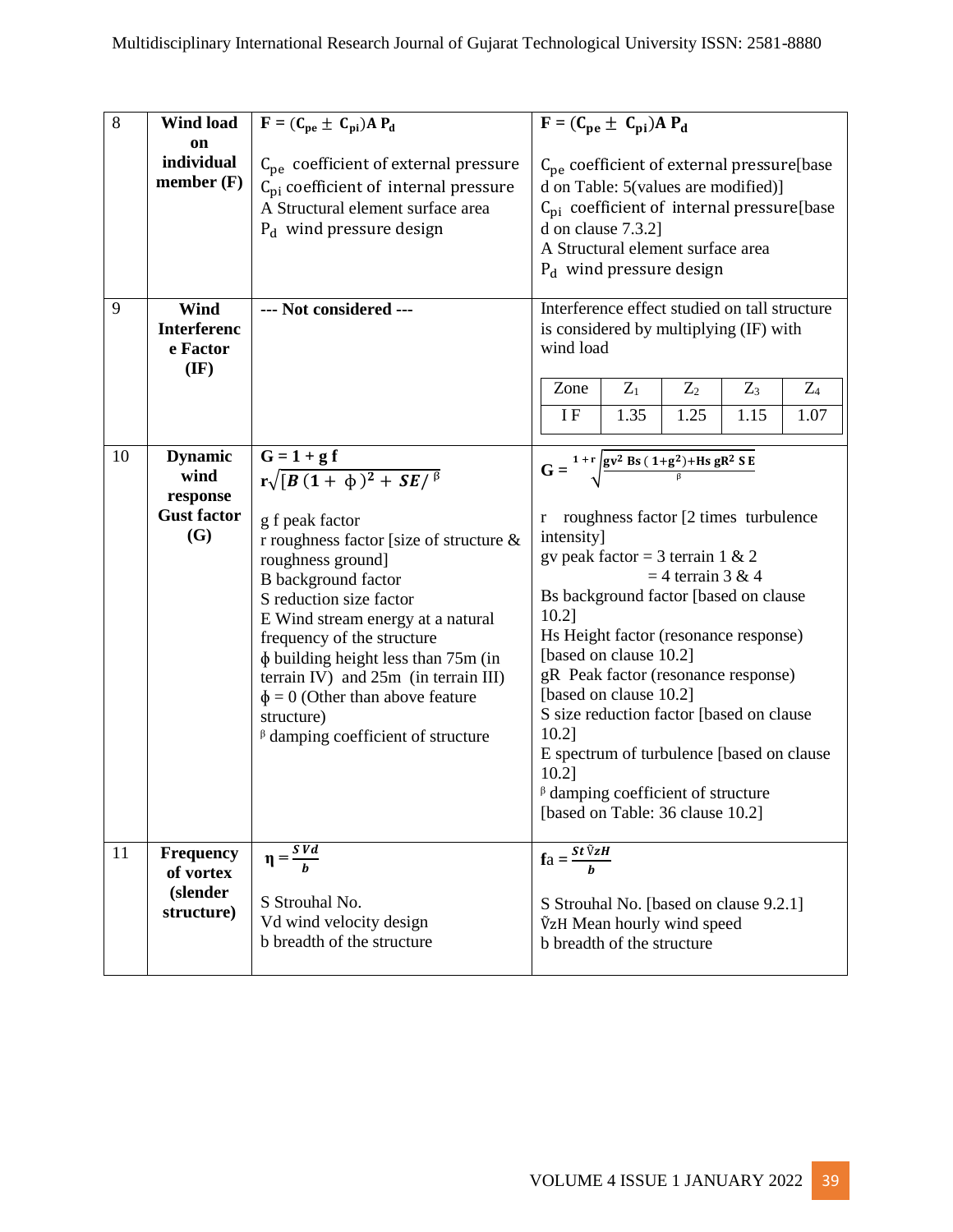#### **5.2 DETAIL OF STRUCTURE**

| <b>Multi-storey Building:</b> | $G+10$            |
|-------------------------------|-------------------|
| Location:                     | Mumbai            |
| <b>Plan Area:</b>             | $16m \times 18m$  |
| <b>Height of Building:</b>    | 30 <sub>m</sub>   |
| <b>Beam Size:</b>             | 350 mm x 350 mm   |
| <b>Column Size:</b>           | 450 mm x 450 mm   |
| <b>Slab Thickness:</b>        | 150 <sub>mm</sub> |







Figure: 1 Plan of building Figure: 2 Elevation of building Figure: 3 3D Structure

#### **5.3 LOADING CONDITIONS**

| Table: 4 Dead load calculation as per IS 875 (P.3) |  |  |  |  |
|----------------------------------------------------|--|--|--|--|
|                                                    |  |  |  |  |

| Self-weight of Beams and | as per Staad Pro         |
|--------------------------|--------------------------|
| Columns                  |                          |
| Self-weight of Slab      | $3.75$ kN/m <sup>2</sup> |
| Floor Finish             | $1.00 \text{ kN/m}^2$    |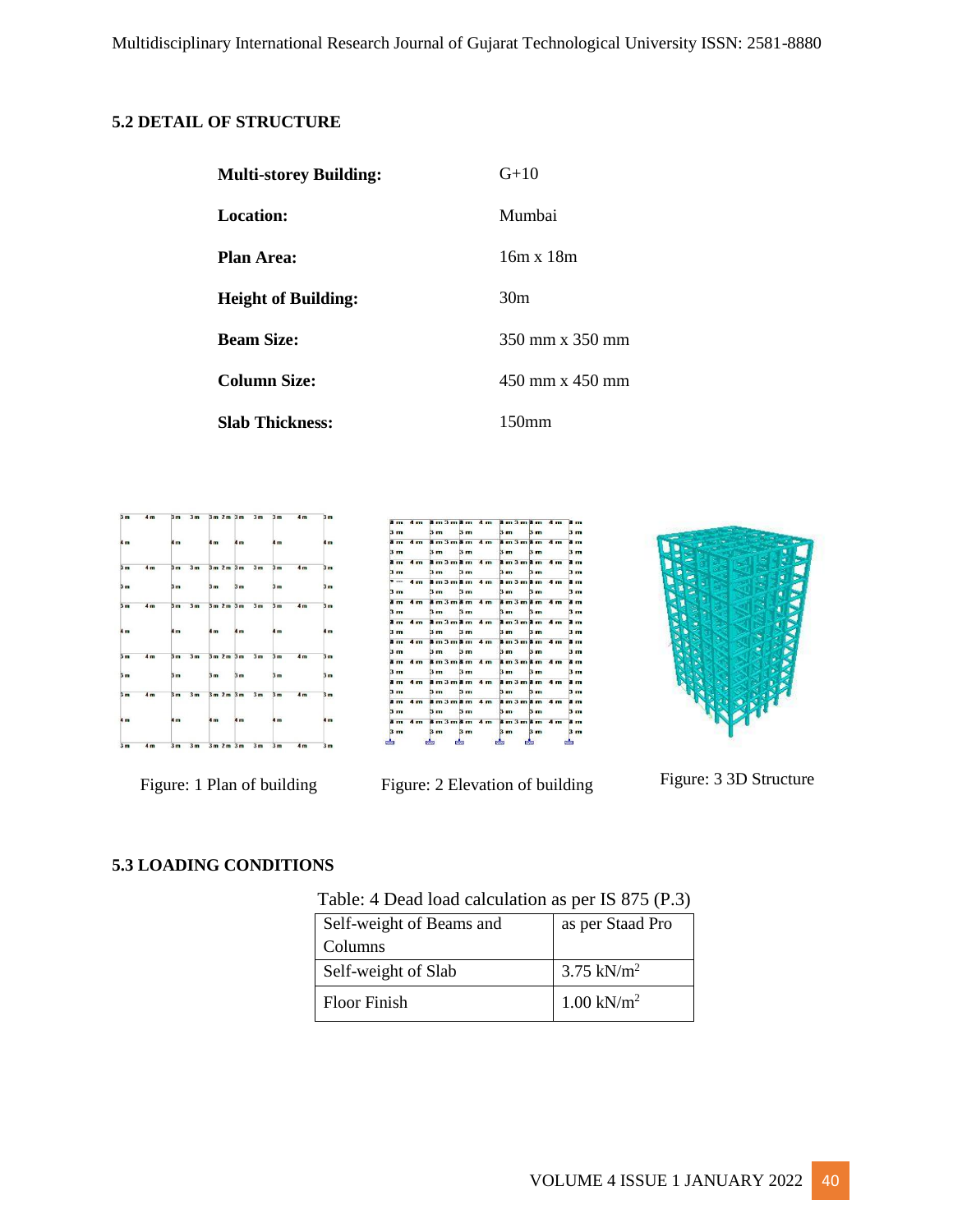#### Multidisciplinary International Research Journal of Gujarat Technological University ISSN: 2581-8880

Table: 5 Live load calculation as per IS 875 (P.3)

| Live load on floors | $3.00$ kN/m <sup>2</sup> |
|---------------------|--------------------------|
|---------------------|--------------------------|

### Table: 6 Wind load calculation as per IS 875 (P.3)

| IS 875 (Part III) 1987               |                |                    | IS 875 (Part III) 2015                       |                |                           |
|--------------------------------------|----------------|--------------------|----------------------------------------------|----------------|---------------------------|
| The design wind speed                |                | $Vz = Vb k1 k2 k3$ | The design wind speed                        |                | $Vz = Vb k1 k2 k3 k4$     |
| risk factor                          | k1             |                    | risk factor                                  | k1             |                           |
| topography factor                    | k <sub>3</sub> |                    | 1 topography factor                          | k <sub>3</sub> |                           |
| basic wind speed at any height (m/s) | Vb             |                    | 44 importance factor for the cyclonic region | k4             |                           |
|                                      |                |                    | basic wind speed at any height (m/s)         | Vb             | 44                        |
| Height                               | k2             |                    | Vz Height                                    | k <sub>2</sub> | Vz                        |
| size factor at 10m height            | 1.05           |                    | 46.2 size factor at 10m height               | 1.05           | 46.2                      |
| size factor at 15m height            | 1.09           |                    | 47.96 size factor at 15m height              | 1.09           | 47.96                     |
| size factor at 20m height            | 1.12           |                    | 49.28 size factor at 20m height              | 1.12           | 49.28                     |
| size factor at 30m height            | 1.15           |                    | 50.6 size factor at 30m height<br>1.15       |                | 50.6                      |
| The design wind pressure (kN/m2)     |                | $Pz = 0.6 (Vz)2$   | The design wind pressure (kN/m2)             |                | Pz = [Kd Ka Kc] 0.6 (Vz)2 |
| Design wind pressure at 10m height   | Pz             | 1.280664           |                                              | Kd             | 0.9                       |
| Design wind pressure at 15m height   | Pz             | 1.38009696         |                                              | Ka             | 0.8                       |
| Design wind pressure at 20m height   | Pz             | 1.45711104         |                                              | Кc             | 0.9                       |
| Design wind pressure at 30m height   | Pz             |                    | 1.536216 Design wind pressure at 10m height  | Pz             | 0.829870272               |
|                                      |                |                    | Design wind pressure at 15m height           | Pz             | 0.824617036               |
|                                      |                |                    | Design wind pressure at 20m height           | Pz             | 0.897423977               |
|                                      |                |                    | Design wind pressure at 30m height           | Pz             | 0.943436041               |

#### **6. RESULTS & DISCUSSION**

#### **Maximum Displacement**

Displacement is reduced as per revised code 2015 edition compared with old code 1987 edition.

| Code                          | X Direction<br>(mm) | Z Direction<br>(mm) |
|-------------------------------|---------------------|---------------------|
| <b>IS 875 (Part III) 1987</b> | 45.661              | 33.615              |
| IS 875 (Part III) 2015        | 28.089              | 20.662              |

Table: 7 Comparisons of maximum displacements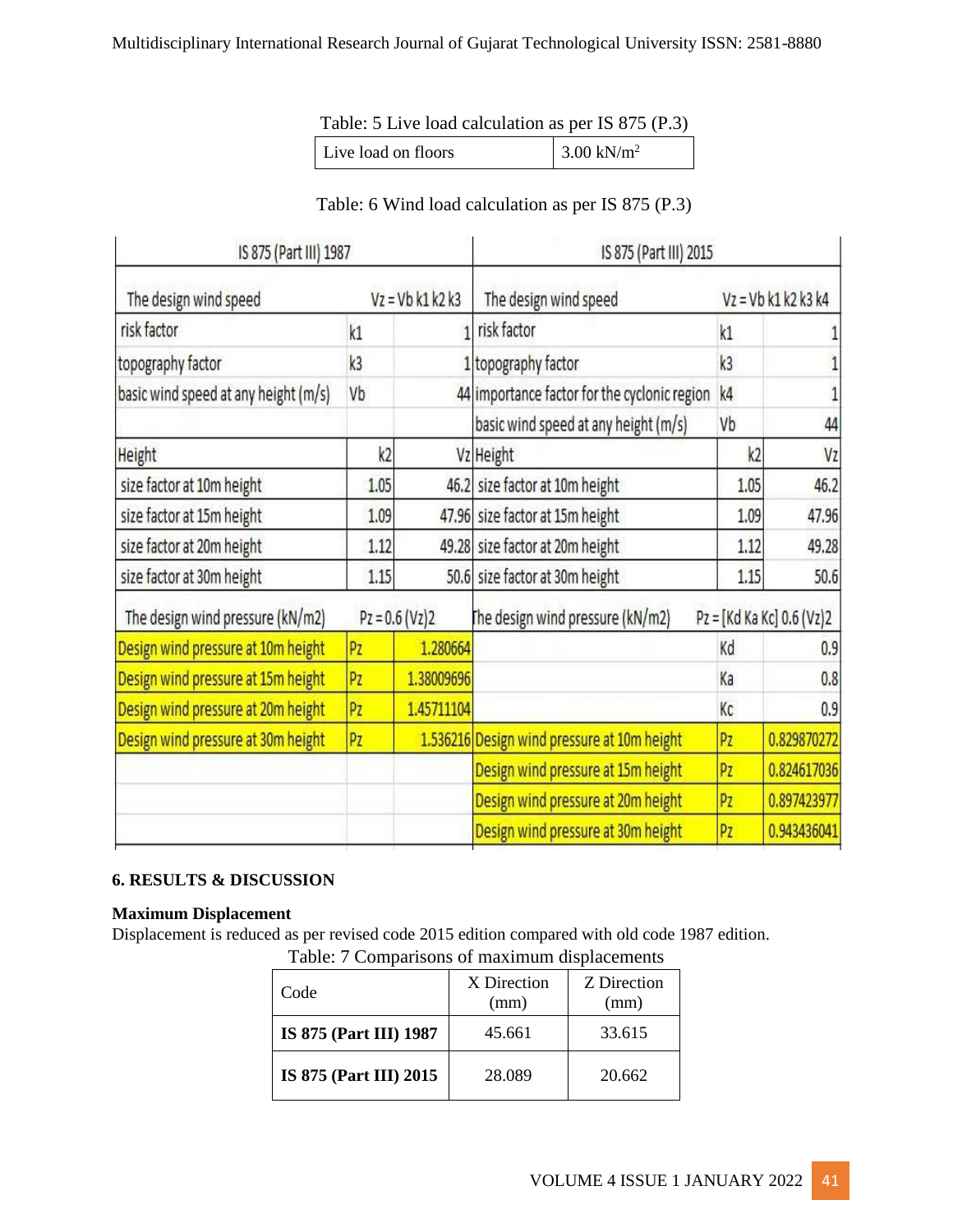#### **Base Reactions**

Reactions are reduced as per revised code 2015 edition compared with old code 1987 edition. Table: 8 Comparisons of Base Reaction

| Code                          | Fx(kN) | Fy (kN)  | Fz(kN) |
|-------------------------------|--------|----------|--------|
| IS 875 (Part III) 1987        | 67.261 | 968.517  | 44.422 |
| <b>IS 875 (Part III) 2015</b> | 42.306 | 1068.037 | 28.438 |

#### **Maximum Moment**

Moment is reduced as per revised code 2015 edition compared with old code 1987 edition.

| Code                   | Mx (kNm) | My (kNm) | $Mz$ (kNm) |
|------------------------|----------|----------|------------|
| IS 875 (Part III) 1987 | 93.106   | 0.029    | 134.526    |
| IS 875 (Part III) 2015 | 58.557   | 0.017    | 83.941     |

Table: 9 Comparisons of Maximum moment

#### **Wind Force**

Wind force on individual member is reduced as per revised code 2015 edition compared with old code 1987 edition.

|  |  | Table: 10 Comparisons of Wind force on individual members |  |  |  |  |
|--|--|-----------------------------------------------------------|--|--|--|--|
|  |  |                                                           |  |  |  |  |

| Code                          | X Direction<br>(kN) | Z Direction<br>(kN) |
|-------------------------------|---------------------|---------------------|
| <b>IS 875 (Part III) 1987</b> | 4.9945              | 1.3114              |
| <b>IS 875 (Part III) 2015</b> | 3.2364              | 0.8076              |

#### **Wind Intensity**

Wind intensity is reduced as per revised code 2015 edition compared with old code 1987 edition.

| Code                   | Intensity $(kN/m2)$ |
|------------------------|---------------------|
| IS 875 (Part III) 1987 | 1.5362              |
| IS 875 (Part III) 2015 | 0.9434              |